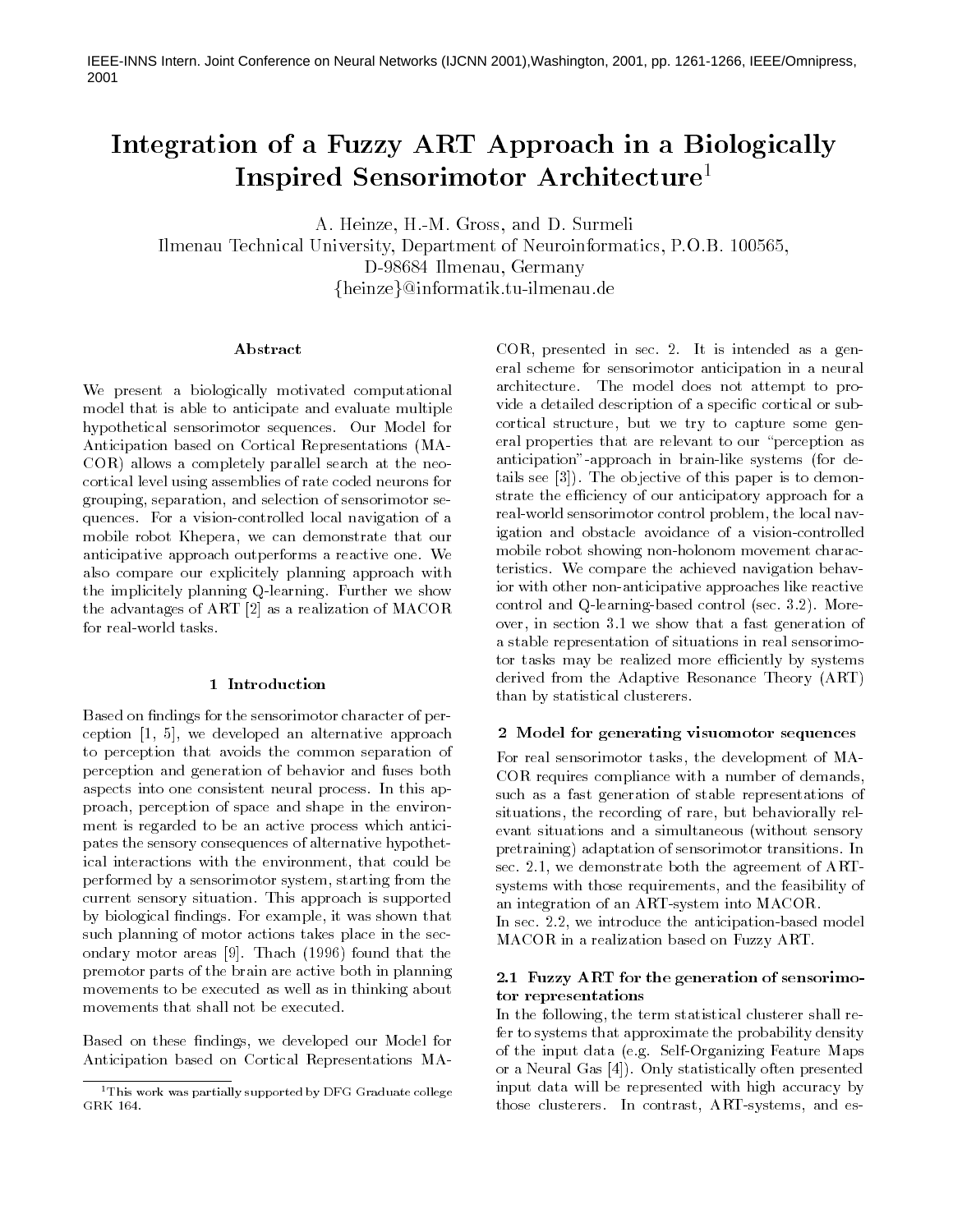pecially Fuzzy ART in fast learning mode, are able to capture input data after a single presentation and thus, independent of their probability density (plasticity). Its weights form subspaces in the input space, whose size depend on a single set parameter, the vigilance  $\rho \in [0, 1]$ . The higher the vigilance, the smaller the subspaces and therefore, the more accurate the representation of the inputs. When an input is presented to ART, and it can be represented by a neuron, the system will move into a resonant state. Otherwise, a new neuron must be inserted and its weights calculated from the input sample. Another essential feature is the stability of subspaces in Fuzzy ART. Since subspaces are only allowed to grow and are bounded by the vigilance, no learned data will ever be lost.

Stability and plasticity: In MACOR, the generation of a visuomotor representation and the adaptation of sensorimotor transitions (action evaluations) may be realized either simultaneously or sequentially. Although the effects of the sensorimotor representation can only be investigated separately following sequential learning, we are much more interested in simultaneous learning due to its fewer learning iterations and better biological plausability.

During simultaneous learning with a statistical clusterer, action evaluations will be associated with neurons that still undergo drastic changes of their representations. Thus, the evaluations must be relearned to reflect the new representations. Such changes are unavoidable and will occur frequently during the beginning of learning. They produce a slow convergence to the resulting behavior and may cause failures regarding the realization of system goals.

With Fuzzy ART, the representations of neurons are stable, such that the associated action evaluations do not need to be adapted to changing representations and simultaneous learning becomes possible.

In modification to the original algorithm for Fuzzy ART, which assumes an unlimited number of free neurons, MACOR restricts the number of available neurons to a maximum due to biological and technical resource limits. If a presented input cannot be represented by a neuron (no resonance) and there are no more available neurons, our modifications use the neuron with minimal distance as the best matching neuron, but without any subsequent weight adaptation.

## 2.2 Model for anticipation

In the framework of a visually-guided navigation task  $(\sec 2.5)$ , our architecture (see fig.1) processes as sensorimotor information a visual input yielded from an omnidirectional camera, supplemented by the last motor command executed. Within the architecture, those inputs are represented by a Fuzzy ART architecture [2]. The visual part is represented by the F2-nodes of a Fuzzy ART network. Each of these nodes contains several neurons, which represent the motor commands available to bring the system into the considered visual situation (visuomotor column). Between the resulting visuomotor representation of the current situation and that of the preeceding one, connections incorporating the certainty of that transition and its evaluation are adapted  $(\sec 2.3)$ .



Figure 1: Overview of the architecture. To represent visuomotor inputs, each Fuzzy ART node representing a specific visual input contains several neurons to represent motor commands available to bring the system in this situation. Connections between the present and the preceeding visuomotor situations are adapted to reflect both the reinforcement incurred during that particular transition and the competence gained. By activation of a specific neuron and the subsequent spread of activity through its weights to activate other neurons, alternative sensorimotor sequences may be generated.

This architecture embeds the functionality required for a *parallel* generation of sequences of sensorimotor hypotheses (sec. 2.4). In the context of the biological foundations of the architecture, this parallel generation is realized by a spread of activity through connections between the visuomotor columns. In the following investigations we use a restricted set of discrete motor commands to investigate the effect of anticipative behavior (see sec.  $2.5$ , too).

## 2.3 Learning within the map

The learning of sensorimotor connections between the present and the preceeding visuomotor situations takes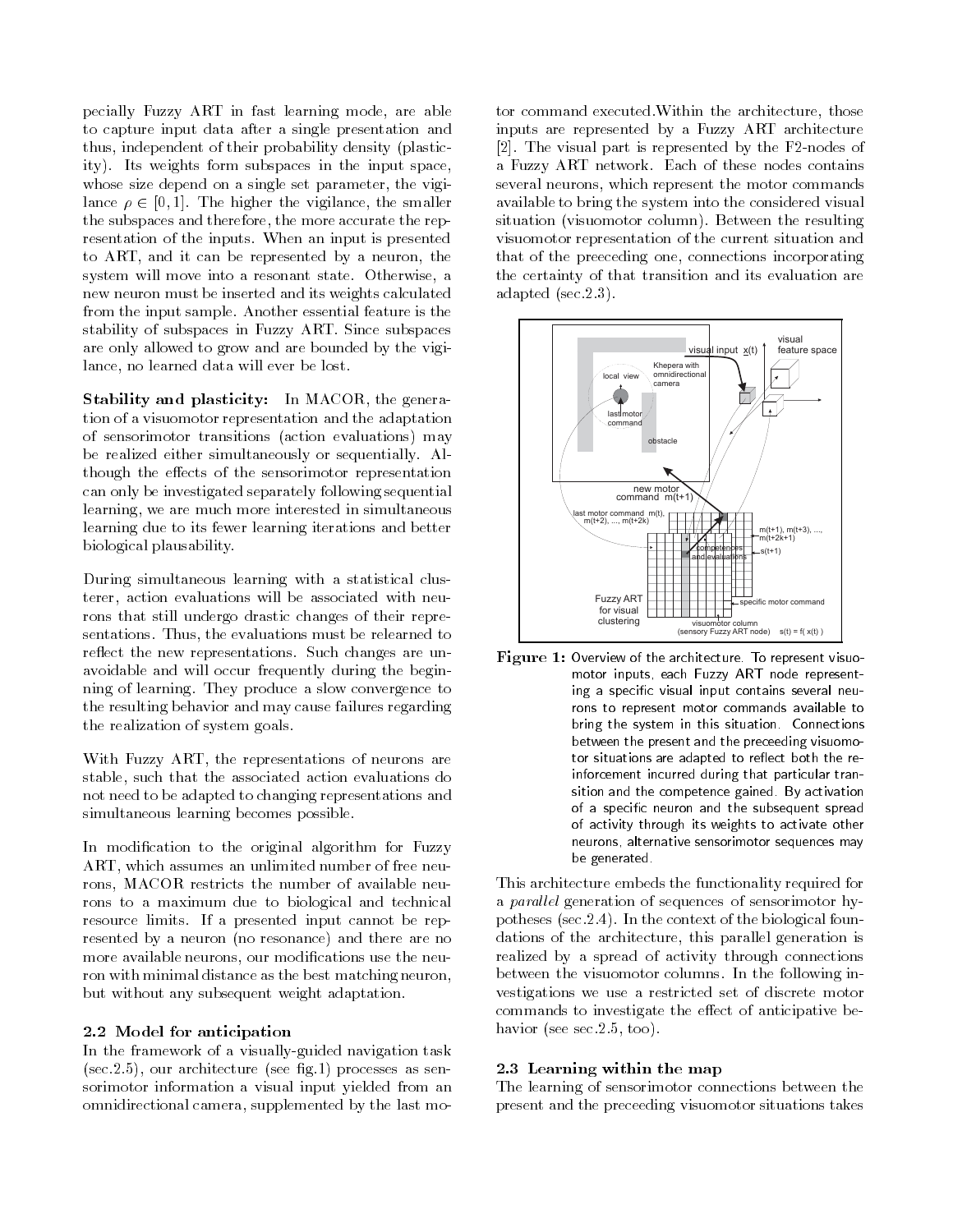place after each executed motor command. To evaluate the certainty of the existance of sensorimotor connections, we investigated several approaches, for example actual transition probabilities. Because of the clustering of the input space, high competence weights between neurons in the same sensorimotor assembly are established. The correspondingly lower competence weights between different situations yield lower sequence evaluations. These sequences are subsequentely not selected, but important for the consideration of movements resulting in a collision and thus for achieving the system goals.

Using the simple learning equ.1 realized as a sigmoidal function for competence weights, a specific weight can quickly reach a maximum value  $w_{\text{max}}^{\text{c}}$ , determined by the parameter  $\mu$  and  $\sigma$ . Thus all weights hold the same value after a sufficiently high number of adaptation steps, such that the action selection (sec. 2.4) depends only on the values of the evaluation weights. Therefore, the competence weights are only meaningful for unknown transitions, which are devalued by the competence. In equ.1,  $z_{ij}$  is the number of adaptations of the respective weight.

$$
w_{ij}^{\text{c}}(t) = \frac{1}{1 + e^{\frac{z - \mu}{\sigma}}} \quad \mu = 2.8, \sigma = 0.4 \quad (1)
$$

For learning of evaluation weights, a simple form of reinforcement learning is used. Thus, the evaluation weights hold only the expected evaluation for the next transition, yielding a purely reactive behavior. Only by means of internal simulation, an anticipative behavior can be generated. The reinforcements  $r$  yield the evaluation of the generated behavior. In our experiments, they were chosen to reward a collision free, straight navigation behavior and to punish turns and collisions. For the adaptation of evaluation connections  $w_{ij}^{\mathbf{r}}$ , the number  $z$  of adaptations of the respective connection  $w_{ij}$  is used to determine an adaptive learning rate  $\frac{1}{z^{r}}$ .

$$
w_{ij}^{\mathbf{r}}(t+1) = w_{ij}^{\mathbf{r}}(t) + \frac{1}{z_{ij}^r} \cdot (\mathbf{r} - w_{ij}^{\mathbf{r}}(t))
$$
 (2)

For comparision a special form of reinforcement learning, Q-learning [10, 8] was also investigated, because it is a model free, but implicitely planning approach.

$$
w_{ij}^{\mathbf{r}}(t+1) = w_{ij}^{\mathbf{r}}(t) + \frac{1}{z_{ij}^{\mathbf{r}}} \cdot (\mathbf{r} + \gamma \cdot w_{ki}^{\mathbf{r}}(t) - w_{ij}^{\mathbf{r}}(t))(3)
$$
  

$$
w_{ki}^{\mathbf{r}}(t) = \max_{l} w_{li}^{\mathbf{r}}(t)
$$
 (4)

By choosing the parameter  $\gamma$  to control the planning horizon  $\gamma > 0$ , the prediction of evaluations of preceeding transitions can be stored in one connection (strong Q-learning, equ.3 and 4). Q-learning becomes a planning free approach by choosing  $\gamma = 0$  (weak Q-learning,  $equ.2$ ).

## 2.4 Generation and evaluation of sensorimotor sequences

For generation of sensorimotor sequences, a specific neuron in a Fuzzy ART assembly is activated by the current sensory situation and the last executed motor command. This neuron propagates its activity  $y_i^{\alpha}$  to all other interconnected neurons  $i \in S = [0, n \cdot m - 1]$  using its competence connections  $w_{ij}^{\rm c}$ , where *n* is the number of sensory assemblies and  $m$  the number of motor neurons within each assembly. The activated neurons may in turn activate further neurons, resulting in a mechanism of internal simulation and thus the generation of whole sequences of sensorimotor hypothesis (equ.5).

$$
y_i^{\alpha}(t+1) = \max_{j \in S} w_{ij}^{\mathcal{C}}(t) \cdot y_j^{\alpha}(t) \tag{5}
$$

Since the maximal value of the competence connection is less than 1.0, a subsequent neuron will always be less activated than its predecessor. Also, a neuron can only be activated by its maximum input activity. This supplies a simple stopping criterion for the propagation of interconnecting sequences. Simultaneous to the parallel generation of sequences of sensorimotor hypotheses, the model realizes the selection of the best evaluated sequence by a backpropagation of local sequence evaluations, as shown in equ.6. This backpropagation starts as the start neuron activates further neurons and each evaluation is backpropagated to the respective sequence predeccesor.

$$
y_i^{\beta}(t+1) = w_{ij}^{\Gamma}(t) \cdot y_i^{\alpha}(t+1) + \max_{r \in S} y_r^{\beta}(t) \quad (6)
$$

The activity backpropagated to the start neuron represents the highest sequence evaluation in each time step. Thus in each time step, an action selection is possible, which improves as internal simulation goes on. This mechanism yields high cumulated sequence evaluations for well known and highly evaluated transitions. To realize a reactive behavior, the process of internal simulation runs only for one time step. This means the starting neuron activates further neurons which then propagate their evaluations directly back onto the starting neuron.

### 2.5 Experimental scenario

Because of their embodiment and situatedness, robots are ideal systems to demonstrate the advantages of an anticipation based sensorimotor control compared to a reactive one. To navigate successfully, for example, to avoid obstacles or to go through narrow passages, they have to consider their physical and mechanical properties and constraints (e.g. inertia, holonom or nonholonom kinematics). A mobile system, a robot or an animal, that is not able to learn and consider its constraints and their sensorimotor consequences, will not be able to evolve successful navigation behaviors.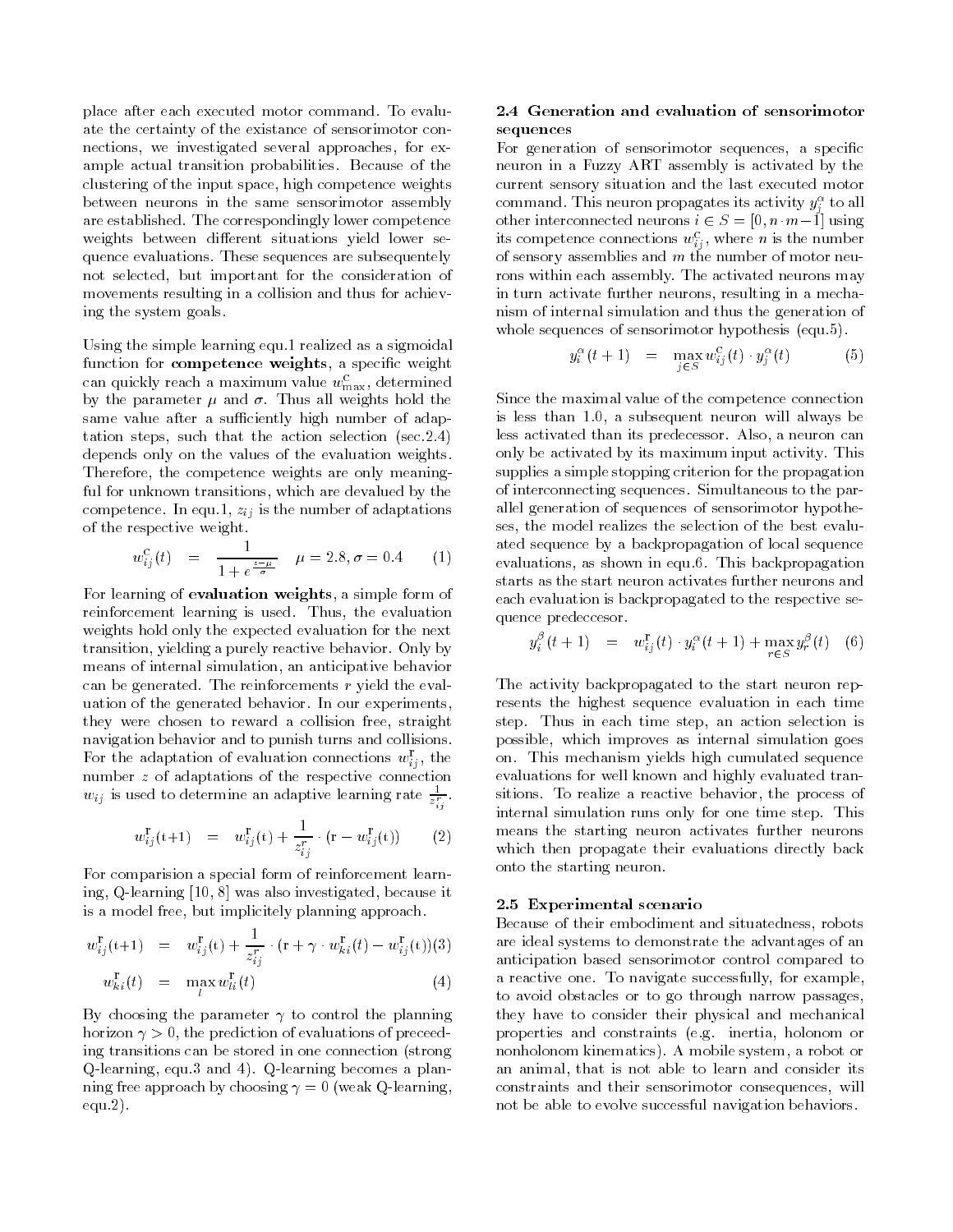To demonstrate the advantages of an anticipation based sensorimotor control, we used the mobile robot Khepera as a non-holonom system. Because of the used restricted action space, our system has to consider its constraints and is forced to start an early obstacle avoidance by internal simulation to realize a successful navigation behavior.

In our investigations, the visual sensory inputs were provided by an omnidirectional camera. After a transformation into a physiological color space [6] specially tuned receptive fields extract the color distribution around the robot, which gives an implicit description of the obstacle arrangement.

## 3 Results

We first show that Fuzzy ART is more efficient than a statistical clusterer for the generation of visuomotor representations as the basis for an adaptation of visoumotor transitions. To demonstrate the advantages of explicit planning systems, in sec.3.2 we provide a comparison between the following approaches:

- the presented system which explicitely plans by internal simulation,
- · a purely reactive system which operates exclusively on the current sensorimotor situation, and
- an implicitly planning approach, Q-learning.

## 3.1 Local Navigation based on a Neural Gas or **Fuzzy ART**

We intend to show the advantages of Fuzzy ART compared to a statistical clusterer, here exemplarily a Neural Gas (NG), based on fulfillment of requirements on real sensorimotor systems, namely an online-enabled generation of sensorimotor representations and the generation of *actions appropriate for the system goals*. We measure the *necessary* number of training steps as well as the *generated behavior* for both systems.

Sensory representation: To generate sensorimotor representations, both systems were given 30 sensory assemblies with three motor commands each: move straight and left ( $\phi = 12^{\circ}$ ,  $s = 2.1$  cm), move straight and right ( $\phi = -12^{\circ}$ ,  $s = 2.1$  cm) and move straight  $(\phi = 0^{\circ}, s = 2.1 \text{ cm})$ . In accordance with the results of preliminary investigations, the vigilance of Fuzzy ART was set to 0.8. For the NG, the parameters learning radius and learning rate were determined offline on a data set using a breadth search for the combination yielding the smallest clusterer error.

Figure 2 shows the expected lower clusterer error for the NG versus that for Fuzzy ART. Also evident is, that

this error was achieved after the fifth presentation for the NG, whereas Fuzzy ART converged after the first presentation. The higher error for Fuzzy ART stems probably from the calculation of the smallest Euclidean distance from the middle of the subspace of the neuron. As those subspaces often do not exhibit similar ranges in the different input dimensions, but typically, span much greater ranges in one or a few dimensions, an input may cause a fairly high clusterer error despite being represented by the neuron.



Figure 2: Clusterer error for Fuzzy ART and NG Following each complete presentation (13100 visual inputs), we computed the average Euclidean clusterer error (for Fuzzy ART, from the middle of the corresonding subspace). Although the learning equations for Fuzzy ART utilize Fuzzy AND to determine the distance between input and weight vector, we use the Euclidean distance for comparability of both systems The clusterer error of Fuzzy ART is much higher, but it is achieved after the first presentation. The variance of the clusterer error for Fuzzy ART is also much higher than for the NG.

The following investigations will show that even with the high clusterer error, Fuzzy ART is still able to provide a foundation for the adaptation of appropriate sensorimotor transitions. The advantages of a fast learning and stability outweigh the drawbacks in accuracy. In a first investigation, we compared a NG fully trained according to fig.2 with a system based on Fuzzy ART. The NG was allowed five presentations of the data set for sensorimotor adaptation, whereas the Fuzzy ART used only the 9000 starting patterns in the data set. A first indication, that only Fuzzy ART may be used for an online-enabled generation of sensorimotor representations, is given by the necessary training times: ca. 4.5 hours for Fuzzy ART and 32.7 hours for 65500 steps of the NG. After that, the advantage of fast learning can be shown by the much lower number of necessary training steps.

Adaptation of sensorimotor sequences:  $Af$ ter the generation of sensorimotor representations, competence- and evaluation weights were trained according to eqns. 1 and 2. For this training, ca. 11000 randomly selected and about 2000 reactively selected actions were executed (equals about 6.5 hours of training). After the adaptation of the weights, the generated reactive behavior of both systems was evaluated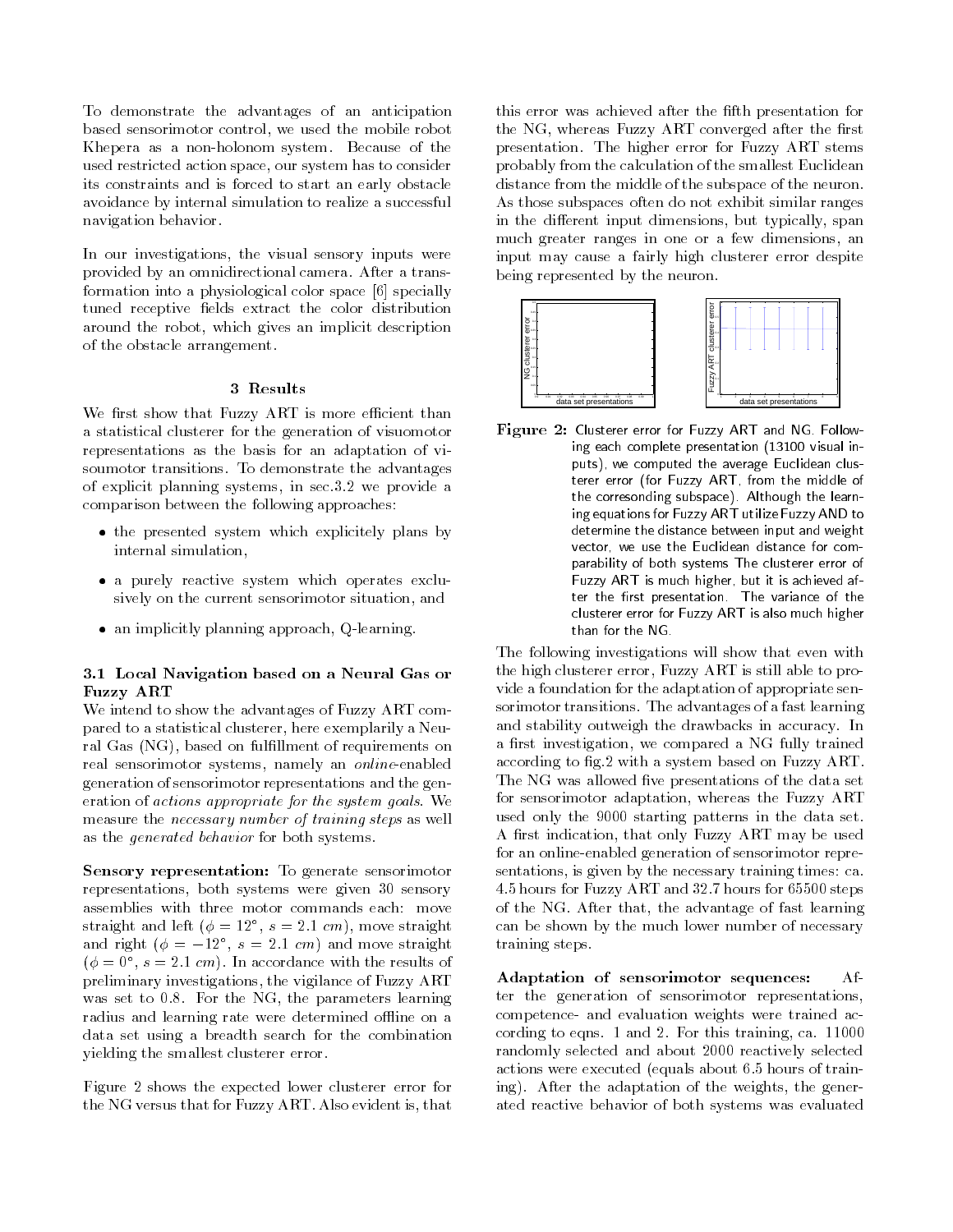and depicted, together with corresponding reinforcement signals, in fig. 3.

The results in figure 3, show the generated behavior, a collision avoidance, for both systems. The system based on Fuzzy ART is characterized by early turning movements, which result from the sensory representations generated.



 $\mathbf{Figure}$   $3:$  Local navigation using Fuzzy ART (top) and NG (bottom) in a system with 30 neurons and three motor commands per neuron. The circles mark the positions of the Khepera during the experiments. The reinforcement signals received are provided underneath the corresponding experiment. The system received less reinforcement for a turning movement than for a straight motion, whilst collisions were always punished by a reinforcement of 0.0. The trial ended in a collision or at the other end of the scenario. In the figure on the left top, a drift of the robot to the right is visible, in spite of an execution of a straight motion (cmp. reinforcement signals). This is caused by inaccuracies in the drives of the robot. However, the sucessful navigation is proof for an integration of this drift during the adaptation of sensorimotor sequences.

The advantage of fast learning with Fuzzy ART and its effect with respect to the behavior generated is shown in fig. 4. For these investigations, both systems were allowed 1000 steps for sensory pretraining. For the NG, the parameters learning radius and learning rate were again determined using a breadth search for the combination yielding the smallest clusterer error. All other experimental configuration is the same as before.

The results show that Fuzzy ART is more efficient for a generation of sensorimotor representations and based on it, an adaptation of transitions for an action evaluation, although there are very few such applications of ART-systems for sensorimotor tasks in the literature. In contrast to the NG with its high number of training steps for sensory adaptation, Fuzzy ART realizes an online-enabled learning with much fewer training steps.



Figure 4: In contrast to the investigations in fig. 3, here both systems were allowed 1000 steps of training. Only Fuzzy ART (top) realizes a collision avoidance. The NG (bottom) is unable to generate an appropriate sensory representation as a basis for successful collision avoidance.

## 3.2 Comparison between reactive and planning approaches

For the investigation of anticipation-based behavior, we used Fuzzy-ART modules with 50 nodes (vigilance  $\rho =$ 0.9) for sensory clustering and also three executable actions per sensory assembly. After the structuring of the sensory clusters the competence and evaluation weights were adapted involving more than 10.000 typical sensorimotor situations. In Q-learning we used a planning horizon of  $\gamma = 0.9$ . Systems except Q-learning, which does not use competence weights, utilized equ.1 to adapt their competence weights. The behavior generated by the different systems was recorded over 10 trials each and is exemplarily depicted in fig.5. The generated behavior shows that only the explicitly planning system (fig.5 middle) was able to realize a successful obstacle avoidance considering the physical limitations of the non-holonom robot with a very limited action space. After the very first detection of a curve or obstacle, this system began to move to the left and pursued that movement until the turn was negotiated. In contrast, the reactive system (left) chose to drive straight forward until almost hitting the wall. Only directly in front of the wall it chose to turn right, thus unable to avoid a collision. The Q-learning system (right) initiated also an early turn to the left and continued until the turn was negotiated. Subsequently, the action 'go straight' was repeatedly chosen, because the visual situation in the middle of the floor is represented by the same Fuzzy ART node as the floor situation near the wall. Only in the situation directly in front of the wall, another Fuzzy ART node was activated and a turn